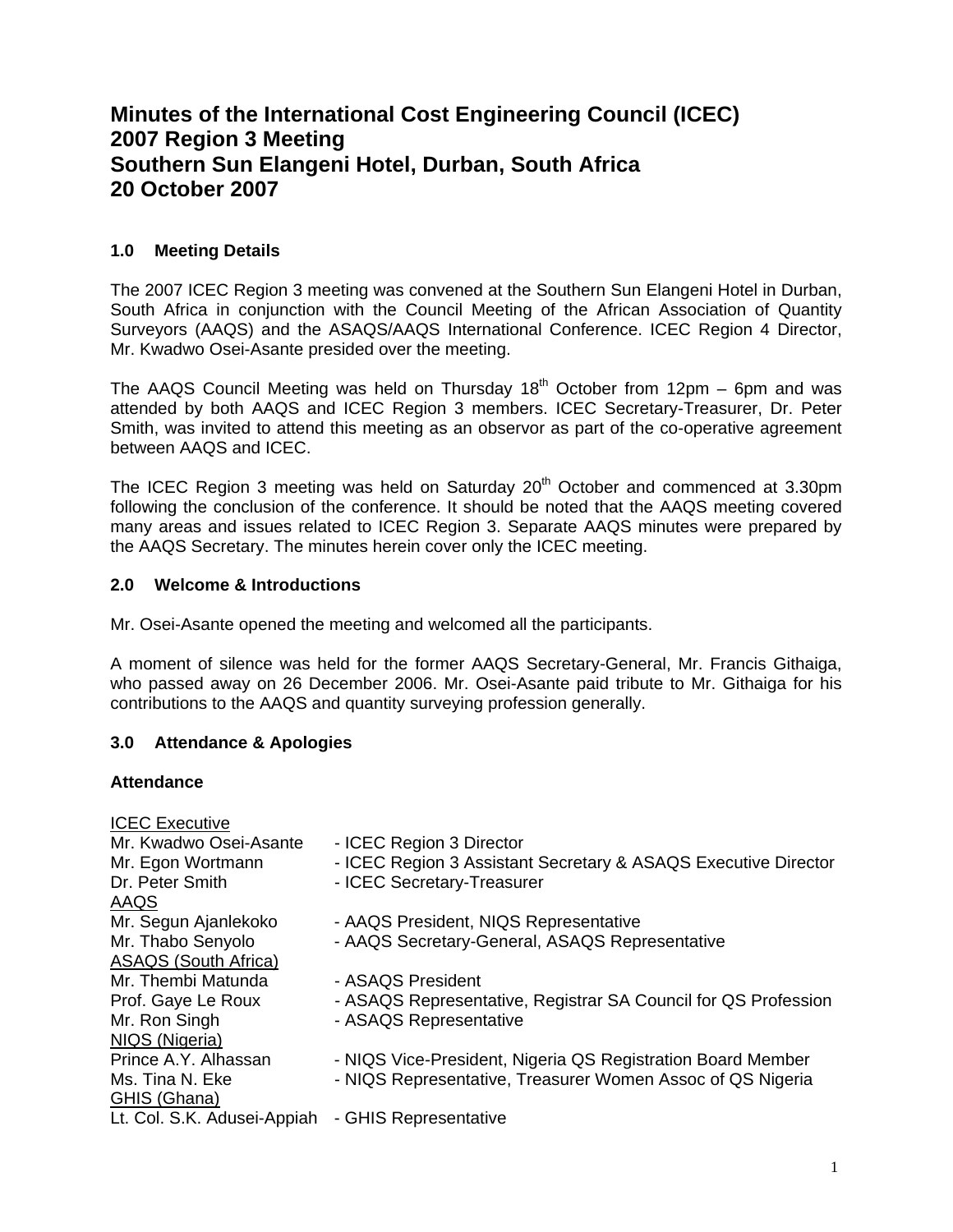| Mr. Alfred Boateng<br>Mr. Humphrey Amegadoe                                          | - GHIS Representative<br>- GHIS Representative                                                                                                |
|--------------------------------------------------------------------------------------|-----------------------------------------------------------------------------------------------------------------------------------------------|
| <b>Apologies</b><br>Mr. Murtala Oladapo<br>Mr. Joseph T. Tango<br>Mr. Ian Oosthuysen | - ICEC Administrative Vice-Chairman<br>- Tanzania Institute of Quantity Surveyors (TIQS)<br>- Institute of Namibian Quantity Surveyors (INQS) |
| Mr. Dan Kimoro                                                                       | - Institute of Quantity Surveyors Kenya (IQSK)                                                                                                |

#### **Not represented**

Mauritius Association of Quantity Surveyors (MAQS) Project Management South Africa (PMSA) South African Project Control Institute (SAPCI)

#### **4.0 Minutes of Previous Meeting**

The minutes of the 23 November 2006 meeting in Calabar, Nigeria were taken as read and were accepted without amendment (accepted by Prince A.Y. Alhassan, seconded by Lt. Col. S.K. Adusei-Appiah).

#### **5.0 Matters Arising From Minutes**

None.

#### **6.0 Officer's Reports**

## ICEC Secretary\_Treasurer

Mr. Smith began with the work being undertaken by Ms. Robyne Nash, the ICEC Administrative Manager, and the ICEC website developments. He then spoke about the importance of ICEC receiving feedback and suggestions from Region 3 member associations to help maximize the benefit that ICEC can provide for African members. He then spoke about new publications and initiatives being undertaken by ICEC. He handed out copies of the following documents to attendees:

- Promotional Flyer for the 2008 ICEC  $6<sup>th</sup>$  World Congress in Toronto
- ICEC Information Kit (for potential members)
- International Roundup News
- Paper on the ICEC International Location Factor Cost Model
- ICEC Draft Strategic Plan Evaluation Form
- Kenneth K Humphreys Award Program

He provided an overview of each of the documents. The "ICEC Information Kit" and "International Roundup News" received a number of positive comments from attendees. He encouraged member associations to provide feedback on the ICEC Strategic Plan.

This then led to general questions and discussion. Ms. Tina Eke raised the issue of visas for travel to the 2008 ICEC Congress in Toronto and ICEC Regional Meetings generally. Significant lead time is required for these visas for Region 3 member associations and it was requested that ICEC provide appropriate letters of invitation to assist in this respect. It was agreed that better communication was required and that the Secretary-Treasurer and the ICEC Secretariat would liaise with Region 3 members to ensure that appropriate letters are provided.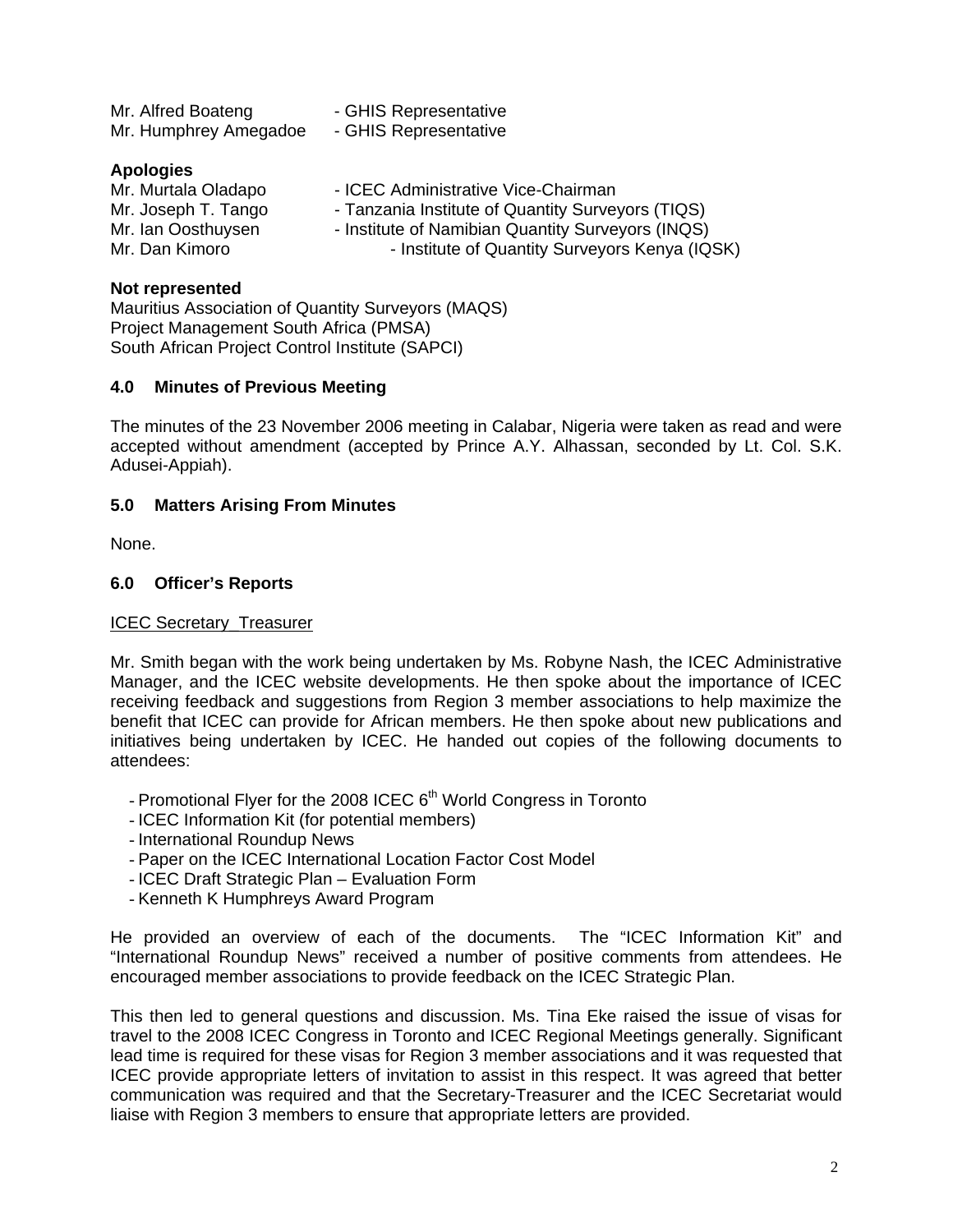Professor Gaye le Roux and Prince A.Y. Alhassan then raised questions about ICEC certification procedures for professional development programs/courses and the use of the ICECA post-nominals and these were discussed in detail. It was agreed that this would be highly regarded by individuals from member associations and it is likely that members who do not have ICEC certification as yet will make application in the near future.

Prince A.Y. Alhassan then raised the issue of the role of the Cost Engineer in Nigeria and the fact that they do not have any formal qualifications or training in cost management. This is distinct from the QS profession where QSs need to be registered through the Nigerian QS Registration Board Member. It was considered that this created an unfair situation and the ability of Cost Engineers to provide expert cost management services was questioned. Prince A.Y. Alhassan then asked about the status of the ICEC membership application from the Nigerian Institute of Appraisers and Cost Engineers. It was explained that the period for objection to the application had expired but that the Institute had yet to pay the full fees necessary for membership. It was then explained that there were some communication problems within the NIQS in terms of a formal objection to the application. It was agreed that the Region 3 Director and the Secretary-Treasurer would liaise further with the NIQS on this matter.

## Region 3 Director

Mr. Osei-Asante provided a verbal report on activities in Region 3 since the last meeting. He He mentioned that the AAQS was becoming a very active and strong association and that it was tremendous that ICEC and the AAQS were forming a closer relationship. It was agreed that the AAQS would provide contact details for AAQS members who were not members of ICEC. Mr. Osei-Asante will follow this up and was confident that these associations would join ICEC in the future.

## **7.0 Membership Reports**

The reports of the ASAQS (South Africa), GHIS (Ghana), TIQS (Tanzania), INQS (Namibia) and IQSK (Kenya) were presented at the AAQS Council Meeting. Written reports were provided by ASAQS, GHIS & INQS and verbal reports by TIQS and IQSK.

The main topic with the AAQS member reports was the influence that China was having on the African construction industry. Chinese contractors are undertaking a significant proportion of work in many African countries and local contractors are unable and unwilling to compete against the very low tender prices submitted by the Chinese. For example, in Namibia, Chinese contractors now undertake 85-90% of all Government work at prices 30-50% lower than local tender prices. Trends were also emerging where Chinese contractors are also financing projects. Many of the Chinese contractors are State Owned Enterprises and have significant financial backing from their government. The quality and efficiency of the Chinese contractors is very good in many African countries but there is the problem that many of these contractors are allegedly not complying with local employment laws, having workers live on site and work on projects around the clock. The situation does differ though. For example, in Kenya, Chinese contractors initially entered the market with very low tender prices to become established in the market but over time their prices have increased to reasonable levels. The AAQS resolved to write a position paper on the issue.

The other major issue was the shortage of construction materials (particularly cement and steel) and the impact that this was having on construction prices. Many countries are having to import these base materials (even South Africa).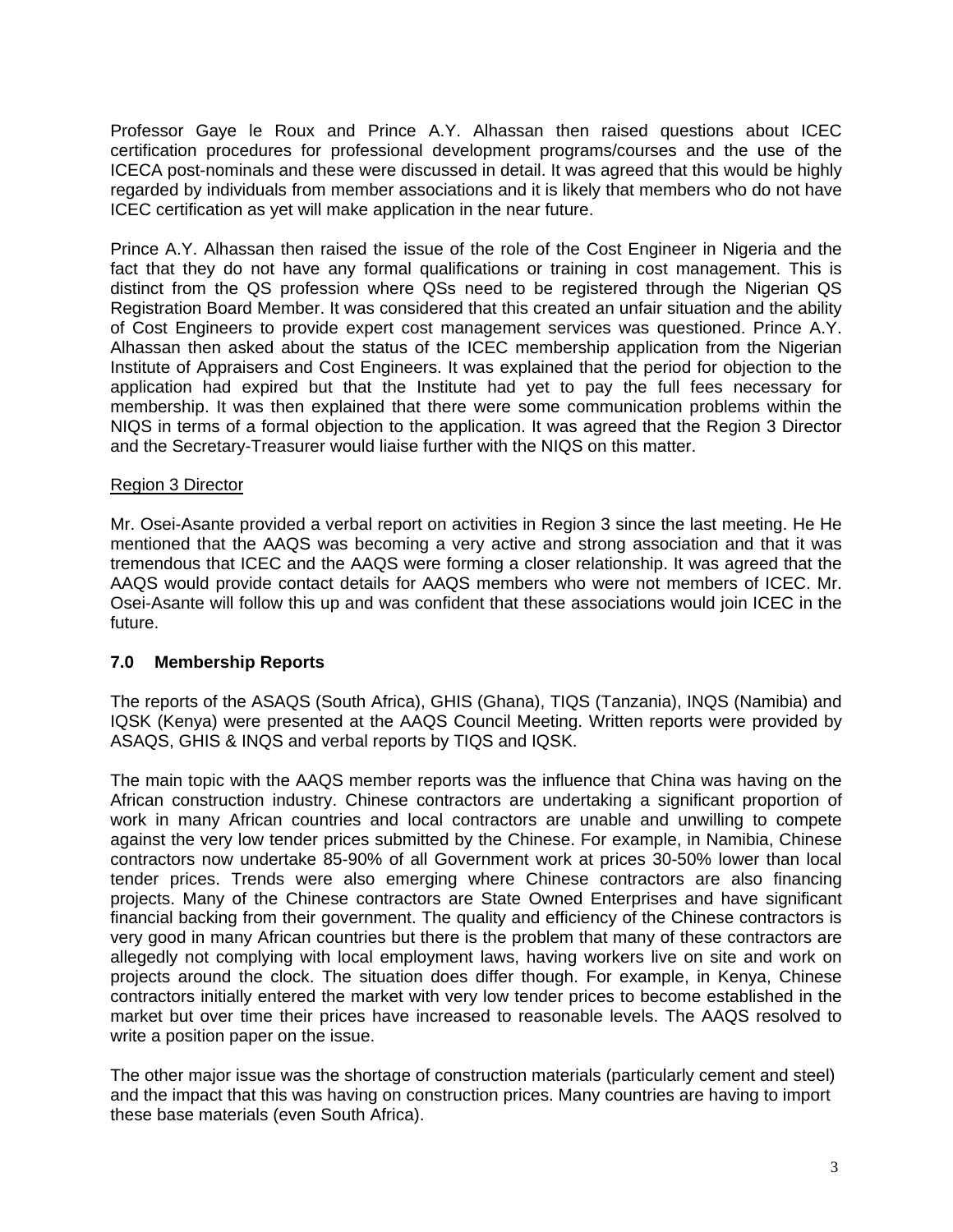# **GHIS**

Region 3 Director, Mr. Osei-Asante, provided a written report on GHIS activities and discussed the content. The report is by reference made a part of these minutes.

## ASAQS

ICEC Region 3 Assistant Secretary, Mr. Egon Wortmann, provided a verbal report on ASAQS activities. Their written report submitted at the AAQS meeting will also by reference be made a part of these minutes. Egon commented that the ASAQS had moved offices in Johannesburg changing from rented to purchased premises.

## INQS

A written report was submitted by Mr. Ian Oosthuysen at the AAQS meeting. The report is by reference made a part of these minutes.

## **NKIS**

Prince A.Y. Alhassan provided a verbal report on NIQS activities. The NIQS General Elections were held in May 2007 and a 2 day seminar was held in June 2007 on the topics of Contracts and Fraud/Corruption. The Nigerian Government is greatly concerned about corruption in business and the construction industry is viewed as having problems in this respect. Major reforms are occurring in the construction industry to address this problem.

(NOTE: Copies of any documents made a part of these minutes by reference are available from the ICEC Secretary upon request).

## **8.0 Reports From Other Regions**

None

## **9.0 New Members**

Concerns from the NIQS about the membership application from the Nigerian Institute of Appraisers and Cost Engineers has been noted earlier (Clause 6.0). This will be investigated further by the ICEC Region 3 Director and Secretary-Treasurer.

## **10.0 Potential New Members**

The AAQS President, Mr. Segun Ajanlekoko, has kindly offered to provide contact details for AAQS member associations that are not ICEC members. Mr. Osei-Asante and Mr. Smith will contact these organizations. Mr. Smith also noted that other potential members from other regions included AACE-I Saudi Arabia and Iran, Quantity Surveyors International (UK), PUJA-B (Brunei), PMI Netherlands, UK Institution of Civil Engineers, the Indian Institute of Surveyors and AACE-I India.

## **11.0 Cooperation With Other Bodies**

Mr. Osei-Asante commented that ICEC has continued its dialogue and mutually supportive agreements with the AAQS, PAQS, IPMA and FIG. Dialogue also continues with the RICS and Mr. Smith mentioned that a formal meeting was held with the RICS at their head office in London in October 2006 prior to the Region 2 meeting. The dialogue continues to be positive and much discussion has been held about the possibility of the RICS applying for ICEC membership.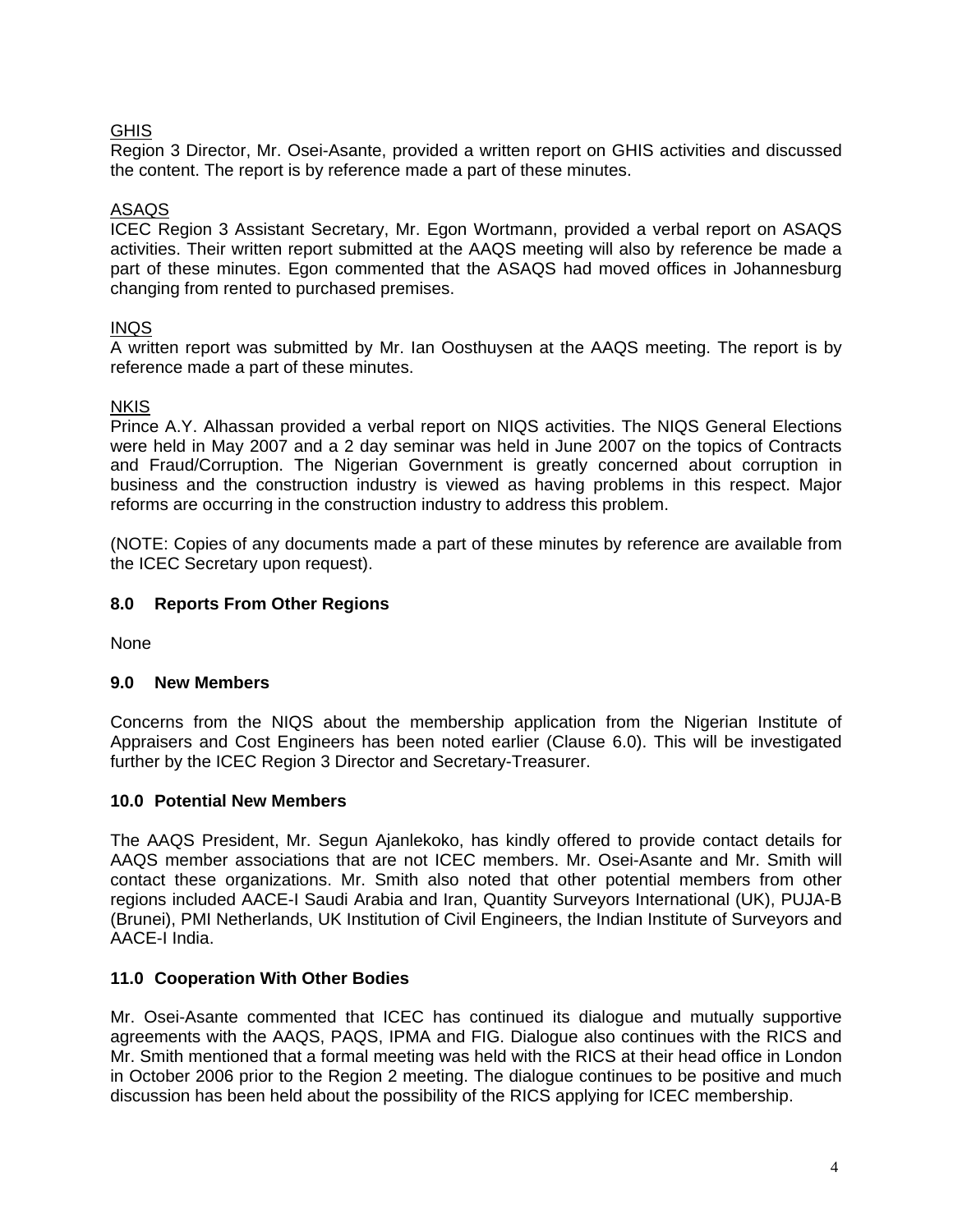# **12.0 ICEC International Location Cost Factor Model**

Mr. Smith spoke about the ICEC initiative led by Mr. John Hollmann, the ICEC Region 1 Director, to develop an international location cost factor model. He referred to the paper handed out earlier in the meeting (ICEC International Location Cost Factor Model) which was presented at the recent PAQS Congress in Auckland, New Zealand in June 2007. A workshop was also held in July 2007 at the Region 1 Meeting in Nashville, Tennessee to discuss the detail of the model development. Mr. Smith presented a draft "Data Collection Form" that has been produced by Mr. Hollmann as a result of this workshop. Mr. Smith encouraged member associations to support this initiative and nominate at least one person from their association as a contact point and contributor to the project. General discussion and comments ensued. Professor Gaye le Roux volunteered to represent ASAQS and Dr. Corne de Leeuw volunteered to represent AAQS member associations for the development of the model. Both are very experienced practitioners in the estimating field and will provide valuable input. Dr. Corne de Leeuw has been developing a similar international cost model through the AAQS and is particularly keen to liaise with ICEC.

## **13.0 ICEC Strategic Plan**

Peter Smith referred to the handout on the ICEC Draft Strategic Plan and emphasized the importance of getting feedback from all member associations to ensure that the organization remained relevant and best served member needs. This review is being led by Mr. Carsten Wredstrom from the Association of Danish Project Management in Region 2. Attendees undertook to reply to the ICEC Secretariat with comments as soon as possible.

## **14.0 UN NGO Consultative Roster Status**

Mr. Osei-Asante spoke about the decision last year by the United Nations Economic and Social Council (ECOSOC) to grant Roster consultative status to ICEC. This has the potential to provide tremendous opportunities for ICEC and its member associations to contribute to the work of the United Nations. General discussion was then held on what this actually meant for firms and what was involved in utilizing this UN status to bid for work. It was agreed that there was a need for greater clarity on this for ICEC members. Mr. Osei-Asante and Mr. Smith offered to liaise with Mr. Murtala Oladapo to write a paper/report to provide this clarity.

## **15.0 Advantages and Responsibilities of ICEC Membership**

Mr. Osei-Asante provided a reminder of the main advantages and responsibilities of ICEC membership. This included the sharing of publications amongst member associations and the use of members' individual web pages on the ICEC website for promotional purposes. Mr. Smith referred to the ICEC Information Kit handout which provided details in this respect. He also commented that the individual member sections on the ICEC website were generally underutilised and encouraged members to add to their respective web-pages as it provided a good means of promotion of their association.

## **16.0 International Standards**

Mr. Osei-Asante encouraged members to submit their list of standards and publications to the ICEC Secretariat for inclusion on the ICEC website.

# **17.0 Calendar of Events**

Mr. Osei-Asante and Mr. Smith provided details of ICEC Region meetings held or to be held in